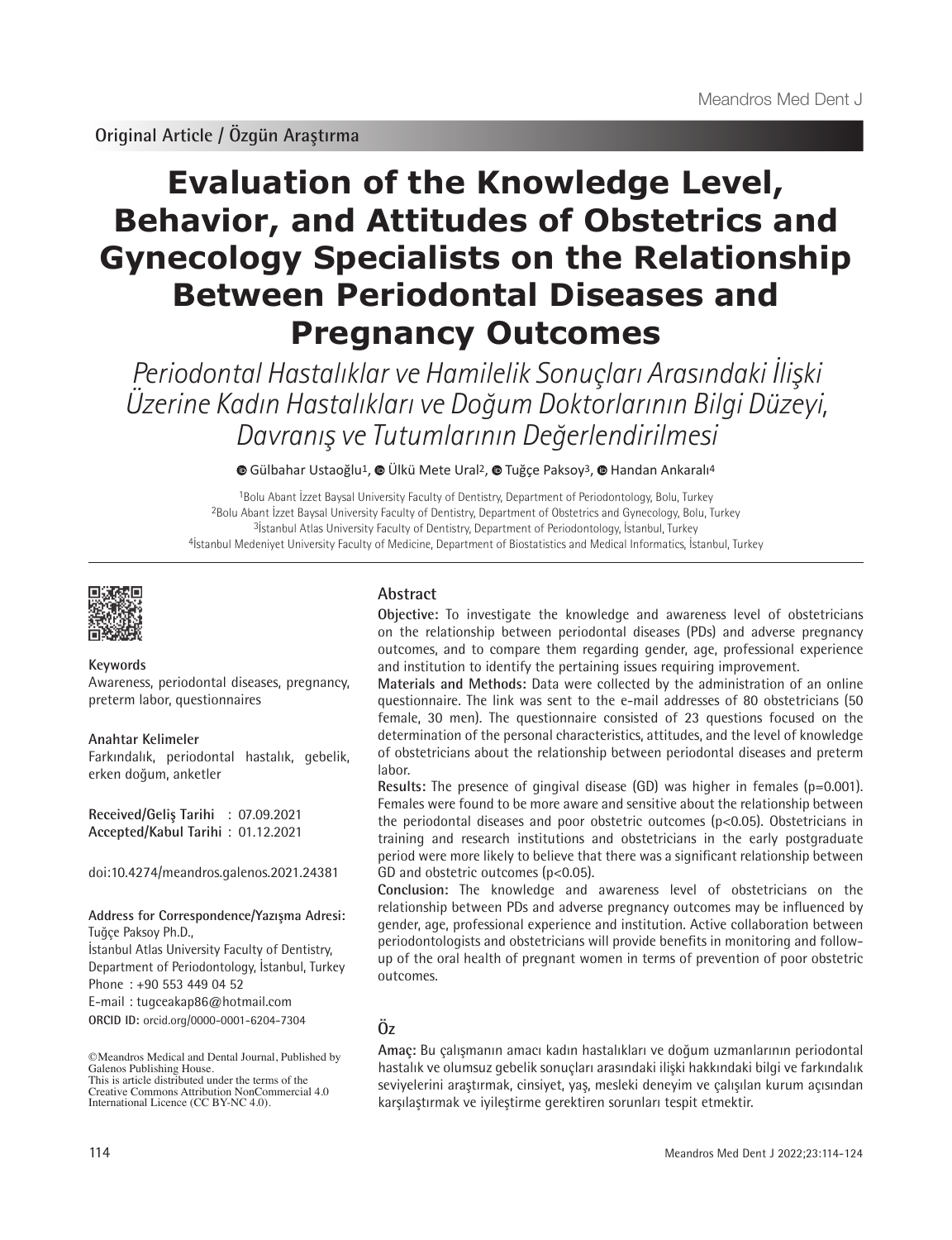**Gereç ve Yöntemler:** Toplam 80 (50 kadın, 30 erkek) kadın hastalıkları ve doğum uzmanına e-posta yoluyla gönderilen çevrim içi anket uygulanmıştır. Anket, uzmanlarının kişisel özellikleri, periodontal sağlık ile hamilelikte erken doğum, düşük doğum ağırlıklı bebek ve preeklampsi arasındaki ilişki hakkındaki bilgi düzeyleri ve tutumlarını değerlendiren 23 sorudan oluşmaktadır.

**Bulgular:** Gingival hastalık varlığı kadınlarda daha yüksekti (p=0,001). Periodontal/gingival enflamasyon ve kötü obstetrik sonuçlar arasındaki ilişki konusunda kadınların daha yüksek duyarlılığa sahip olduğu görüldü (p<0,05). Ağız sağlığının gebelik sonuçlarına etki ettiğini düşünen hekimlerin akademik personelde ve mezuniyet sonrası erken dönemde yer alan grupta daha fazla olduğu tespit edildi (p<0,05).

**Sonuç:** Kadın doğum uzmanlarının periodontal hastalıklar ile olumsuz gebelik sonuçları arasındaki ilişki hakkındaki bilgi ve farkındalık düzeyi cinsiyet, yaş, mesleki deneyim ve çalıştıkları kurumdan etkilenebilir. Periodontologlar ve kadın hastalıkları ve doğum uzmanlarının aktif iş birliği, gebelerin ağız sağlığının sorgulanması, tedavi ve takip için yönlendirilmesi, kötü obstetrik sonuçların önlenmesi açısından fayda sağlayacaktır.

### **Introduction**

Periodontal diseases (PDs) are destructive, chronic, and multifactorial diseases with the primary etiological factor of microbial dental plaques, affecting the supportive tissues of the tooth (1-3). It is a wellrecognized fact today that PDs are associated with systemic diseases such as cardiovascular, respiratory system diseases, diabetes, as well as with poor obstetrical outcomes, including premature birth, low birth weight, and pre-eclampsia (4). Increased estrogen and progesterone levels during pregnancy and developing immunosuppression may influence the biological and clinical characteristics of periodontal infections in the presence of microbial dental plaques and may aggravate the response to irritation (5,6). The number of *Prevotella intermedia*, *Bacteroides species*, and *Campylobacter rectus* increases in pregnancy. The increased availability of these pathogens enhances the susceptibility to periodontal damage by interfering with the periodontal microflora (5).

Several epidemiological studies are available on the adverse outcomes of periodontal infections in pregnancy, including abortions, premature birth, very premature birth, low birth weight, very low birth weight, and pre-eclampsia (7-9). Premature birth and low birth weight associated with PD are explained in the literature by the release of inflammatory products into the systemic circulation as a result of the maternal and fetal immunological responses against the hematogenous spread of oral bacteria (5,10). Periodontal disease is critical for both maternal and neonatal well-being, as several study reports support that adverse obstetric outcomes are prevented by treating this situation (11,12). However, pregnant women are not routinely referred to a dental examination during their follow-up (13,14).

The adequate level of knowledge of obstetricians on the association between the complications of pregnancy and dental and PDs is critically important in terms of reducing the negative pregnancy outcomes by questioning and referring the pregnant women to a periodontologist for the symptoms of PD (15). Datas from the studies demonstrate that there is knowledge and awareness of periodontal disease and its potential role as a pregnancy risk factor but suggest limited incorporation of dental care into clinical medical practice (16,17) and the attitudes of these obstetricians were not in agreement with their apparent knowledge regarding PDs and their possible repercussions (18).

Our study aimed to investigate the knowledge and awareness level of obstetricians on the relationship between PD and adverse pregnancy outcomes, to compare them according to age, gender, professional experience, and institution and to identify the pertaining issues requiring improvement.

## **Materials and Methods**

The study protocol was approved by the Bolu Abant İzzet Baysal University Faculty of Medicine, Clinical Researches Ethics Committee (decision no: 2018-71, date: 12.04.2018). This cross-sectional study was conducted to evaluate the awareness on periodontal health during pregnancy and its association to delivery of preterm low birth weight infants by collecting information with an online questionnaire, the link of which was e-mailed to 80 obstetricians in Turkey. One-to-one interviews were made with obstetricians in the National Obstetrics and Gynecology Congress and their e-mail addresses were obtained after their consent. Participants were obstetricians or perinatologists who were dealing with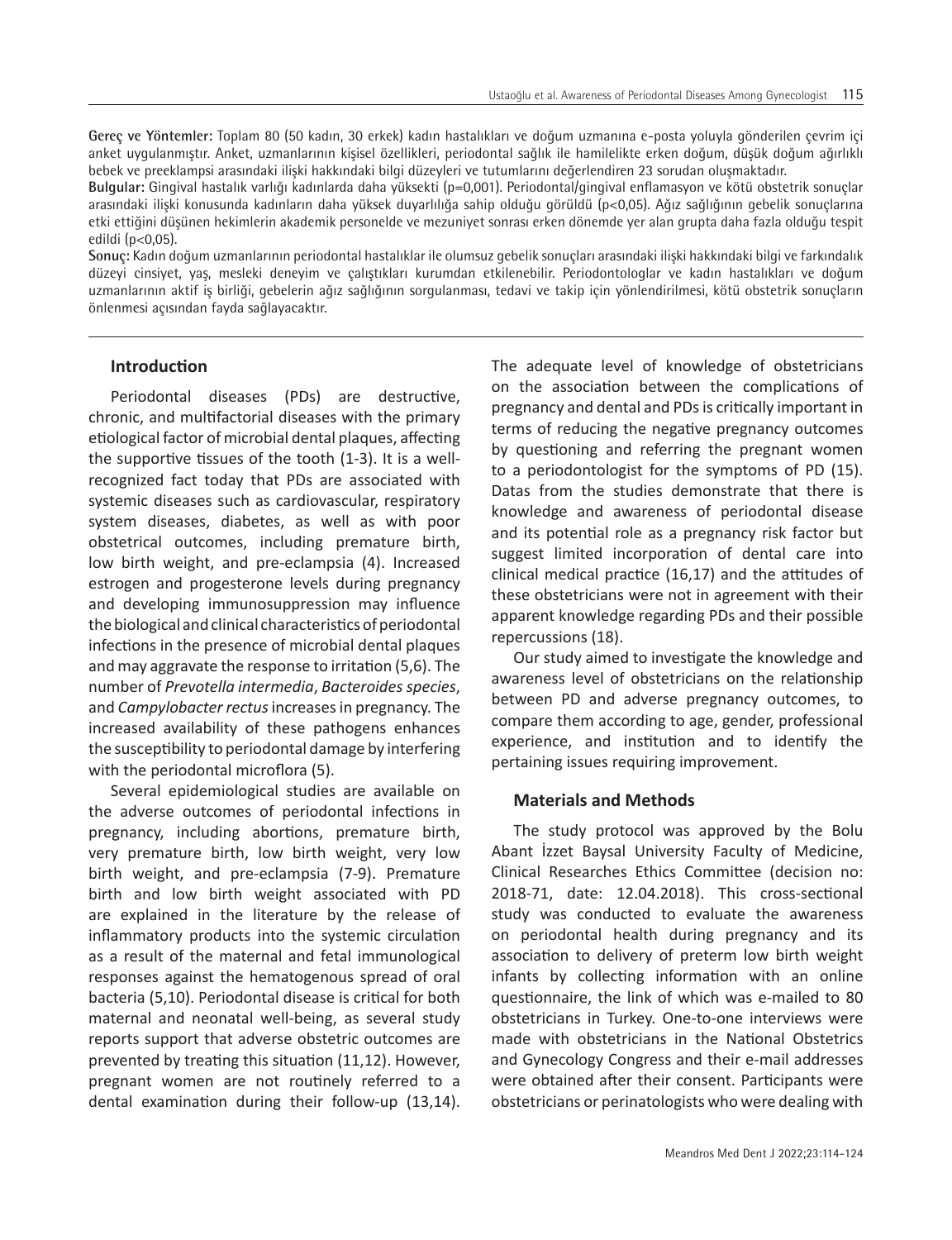pregnants only. Specialists focusing on gynecology or general obstetrics were excluded from this study.

The questionnaire was comprised of 23 questions prepared with respect to previously published questionnaires (15-18). The questions were initially translated to Turkish by three lecturers with fluent English language skills. These translated questions were back translated to English by a native English speaker, and the translations which were more consistent with the original version were determined. These steps were taken by the method described by Beaton et al. (19) After checking the Turkish version of the questionnaire in terms of grammar, it was evaluated for validation, and necessary modifications were employed by a pilot study that was conducted on 10% of the total sample size. Those individuals who participated in the pilot study were excluded from the main study to prevent possible bias.

Information was gathered about the personal characteristics, attitudes, and the level of knowledge of obstetricians related to the relationship between PD and preterm labor.

Questions were presented in four sections: Personal data, experiences with oral health, awareness and knowledge of obstetricians on potential changes, which might occur during pregnancy, and on possible risk factors for preterm labor/low birth weight, and Physician behavior towards patients.

When the studies are examined, a power analysis was performed considering the effect of the professional experience in years (≤10 and >10 years) on the knowledge level, which is one of the primary outcomes of the study. Considering a similar study, the sample size was calculated considering Type I errors (0.05), targeted power (0.80), and it is concluded that there should be at least 40 people in each trial group (16).

#### **Statistical Analysis**

Descriptive values of the data obtained were expressed as numbers and percentage frequencies and tabulated. The internal consistency of the 10-item scale was evaluated with the Kuder-Richarson-20 (KR-20) coefficient. The relevance of answers to related questions was examined with the Pearson chi-square test or Fisher-Freeman-Halton test by evaluation of the percentage frequencies listed in the tables. The level of statistical significance was accepted as a p-value of less than 0.05. SPSS (version 23) program was used for statistical analyses.

#### **Results**

A total of 80 (50 female, 30 men) obstetricians, who were either residents or specialists participated in the study. Awareness of obstetricians on periodontitis and low birth weight premature infants were assessed using a scale, which included ten questions. The internal consistency of this scale was found to be 0.715 and was evaluated to be good.

The presence of PD was higher in females (p=0.001). The number of females answering "yes" to the following questions "May gingival/periodontal inflammation affect the outcomes of pregnancy?; Have your patients ever complained about gum bleeding or swelling or loose tooth during pregnancy?; Is PD a risk factor for premature births and low birth weight?; Can PD be safely treated during pregnancy?" was high (Table 1).

The presence of PDs was highest in the ≤45- year old group (p=0.001). The percentage of participants answering "yes" to the training history for oral health was higher in the >45- year old group (p=0.035). Answering "yes" to the taking care of the oral health of patients was found higher in the >45- year old group (p=0.004) (Table 2).

The number of answers given to the questions related to the time elapsed since the graduation from the medical school, and the number of PD cases treated were higher in dentists who graduated within less than ten years from medical faculty (p=0.010).

The frequency of PDs was highest in the participants with the duration of professional experience of ≤10 years in obstetrics and gynecology practice (p=0.039). The question about the history of gingival treatment was answered "yes" more commonly in obstetricians with an experience of ≤10 years in obstetrics and gynecology (p=0.004). Answering "yes" to the question "may gingival/periodontal inflammation affect the outcomes of pregnancy?" was found to be highest in the group with an experience of ≤10 years in obstetrics and gynecology (p=0.050) (Table 3).

Answering "≤1 year" to the question "When was the last time you visited a dentist for a control examination?" was higher in participants working at a private hospital (p=0.011). The presence of PDs treated was highest in participants working at a university hospital (p=0.016). Answering "yes" to the question "taking care of the oral health of your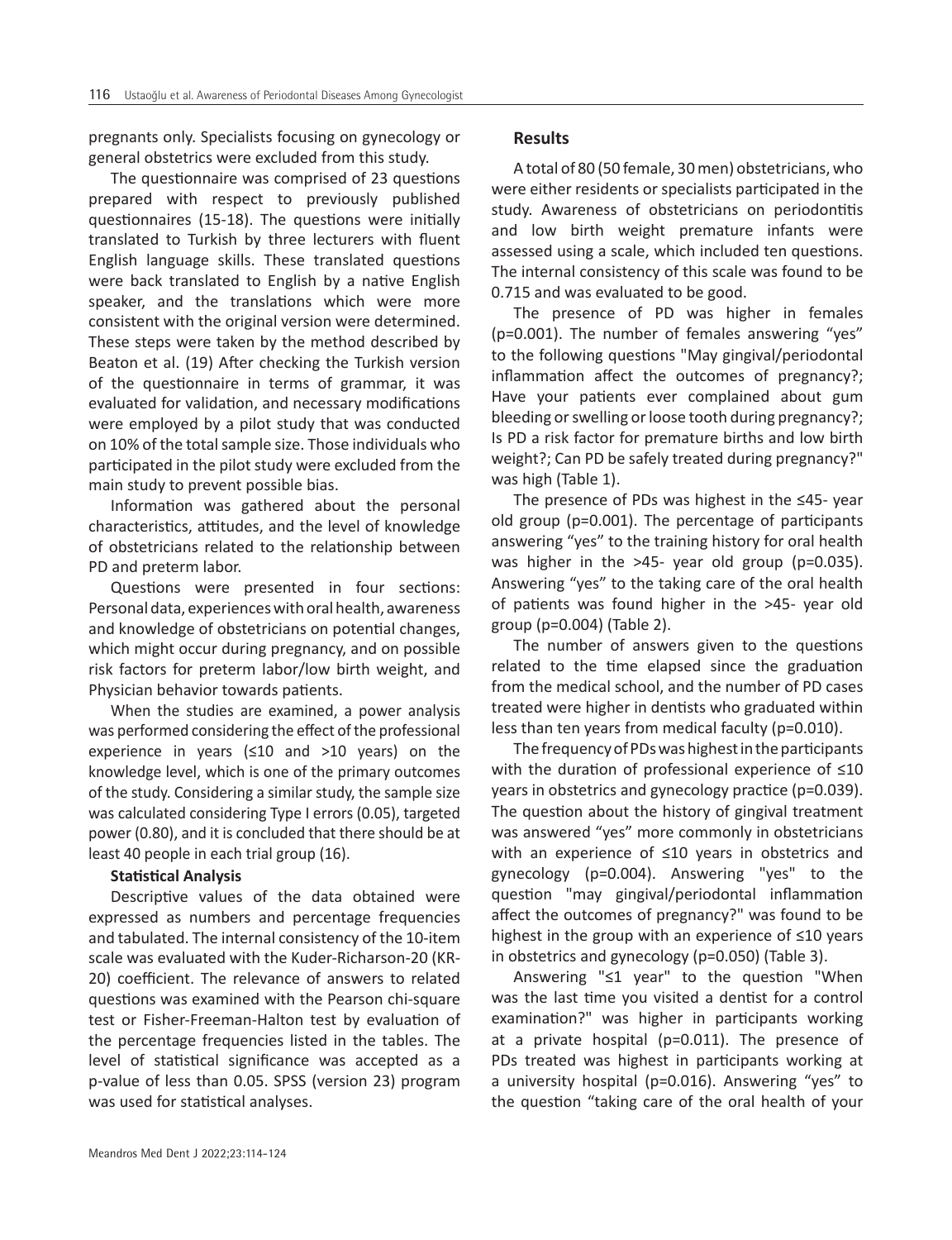| Table 1. Comparison of genders in terms of answers to questions                                                                                                       |                  |       |                   |                |                   |         |  |  |  |
|-----------------------------------------------------------------------------------------------------------------------------------------------------------------------|------------------|-------|-------------------|----------------|-------------------|---------|--|--|--|
|                                                                                                                                                                       |                  | Women |                   | Men            |                   |         |  |  |  |
|                                                                                                                                                                       |                  | %     | $\mathsf{n}$      | $\mathsf{n}$   | $\%$              | p-value |  |  |  |
| When was the last time you visited a dentist for a control examination?                                                                                               | $\leq 1$<br>year | 24    | $48.0^{\circ}$    | 21             | 70.0 <sup>b</sup> | 0.049   |  |  |  |
|                                                                                                                                                                       | >1<br>year       | 26    | $52.0^{\circ}$    | 9              | 30.0 <sup>b</sup> |         |  |  |  |
|                                                                                                                                                                       | No               | 18    | 36.0 <sup>a</sup> | 23             | 76.7 <sup>b</sup> |         |  |  |  |
| Do you suffer from a gingival disease?                                                                                                                                | Yes              | 32    | $64.0^{\circ}$    | $\overline{7}$ | $23.3^{b}$        | 0.001   |  |  |  |
| Have you ever been treated for gingival diseases?                                                                                                                     | <b>No</b>        | 32    | 64.0              | 23             | 76.7              |         |  |  |  |
|                                                                                                                                                                       | Yes              | 18    | 36.0              | $\overline{7}$ | 23.3              | 0.321   |  |  |  |
|                                                                                                                                                                       | <b>No</b>        | 29    | 58.0              | 17             | 56.7              |         |  |  |  |
| Have you ever been trained for oral health?                                                                                                                           | Yes              | 21    | 42.0              | 13             | 43.3              | 0.907   |  |  |  |
| Do you take care of the oral health of your patients?                                                                                                                 | <b>No</b>        | 21    | 42.0              | 13             | 43.3              |         |  |  |  |
|                                                                                                                                                                       | Yes              | 29    | 58.0              | 17             | 56.7              | 0.907   |  |  |  |
|                                                                                                                                                                       | No               | 24    | 48.0              | 19             | 63.3              |         |  |  |  |
| Do you take anamnesis about oral health?                                                                                                                              | Yes              | 26    | 52.0              | 11             | 36.7              | 0.248   |  |  |  |
| Do you think that pregnancy increases the likelihood of gingival inflammation?                                                                                        | <b>No</b>        | 1     | 2.0               | $\overline{2}$ | 6.7               |         |  |  |  |
|                                                                                                                                                                       | Yes              | 49    | 98.0              | 28             | 93.3              | 0.553   |  |  |  |
| Do you think that gingival/periodontal inflammation may affect the outcomes of<br>pregnancy?                                                                          | No               | 4     | 8.0 <sup>a</sup>  | $\overline{7}$ | 23.3 <sup>b</sup> | 0.050   |  |  |  |
|                                                                                                                                                                       | Yes              | 46    | $92.0^{\circ}$    | 23             | 76.7 <sup>b</sup> |         |  |  |  |
| Have your patients ever complained about gum bleeding or swelling or loose                                                                                            | <b>No</b>        | 0     | 0.0 <sup>a</sup>  | 3              | 10.0 <sup>b</sup> | 0.049   |  |  |  |
| tooth during pregnancy?                                                                                                                                               | Yes              | 50    | $100.0^{\circ}$   | 27             | 90.0 <sup>b</sup> |         |  |  |  |
| If your answer to the previous question is "Yes"; Have you advised your patient                                                                                       | <b>No</b>        | 0     | $\mathbf{0}$      | $\overline{0}$ | $\overline{0}$    |         |  |  |  |
| to visit a dentist?                                                                                                                                                   | Yes              | 50    | 100.0             | 27             | 100.0             |         |  |  |  |
|                                                                                                                                                                       | <b>No</b>        | 3     | 6.0 <sup>a</sup>  | 6              | 20.7 <sup>b</sup> |         |  |  |  |
| Do you think that periodontal disease is a risk factor for preterm-low birth?                                                                                         | Yes              | 47    | $94.0^{\circ}$    | 23             | 79.3 <sup>b</sup> | 0.048   |  |  |  |
| Do you think that treatment of periodontal diseases during pregnancy can                                                                                              | No               | 3     | 6.0               | $\overline{4}$ | 13.3              | 0.416   |  |  |  |
| reduce the risk of premature deliveries?                                                                                                                              | Yes              | 47    | 94.0              | 26             | 86.7              |         |  |  |  |
|                                                                                                                                                                       | No               | 28    | 57.1              | 22             | 73.3              |         |  |  |  |
| Does gum inflammation cause pre-eclampsia during pregnancy?                                                                                                           | Yes              | 21    | 42.9              | 8              | 26.7              | 0.160   |  |  |  |
|                                                                                                                                                                       | <b>No</b>        | 6     | 12.2              | 6              | 20.0              | 0.357   |  |  |  |
| Are you aware of the term "pregnancy gingivitis"?                                                                                                                     | Yes              | 43    | 87.8              | 24             | 80.0              |         |  |  |  |
| Do you think that progesterone and estrogen play an important role in the<br>etiology of gingivitis during pregnancy?                                                 | <b>No</b>        | 8     | 16.3              | 4              | 13.3              |         |  |  |  |
|                                                                                                                                                                       | Yes              | 41    | 83.7              | 26             | 86.7              | 0.719   |  |  |  |
| Do you think that periodontal diseases can be safely treated during pregnancy?                                                                                        | <b>No</b>        | 4     | 8.0 <sup>a</sup>  | 7              | 23.3 <sup>b</sup> | 0.050   |  |  |  |
|                                                                                                                                                                       | Yes              | 46    | $92.0^{\circ}$    | 23             | 76.7 <sup>b</sup> |         |  |  |  |
| Do you think that dental plaque scaling and root surface planing procedures can                                                                                       | <b>No</b>        | 12    | 24.0              | 7              | 23.3              | 0.946   |  |  |  |
| be performed to eliminate periodontal disease during pregnancy?                                                                                                       |                  | 38    | 76.0              | 23             | 76.7              |         |  |  |  |
| *Significant differences between the ratios in the rows were indicated by the letters, <sup>a,bp</sup> laced next to the ratio. If the ratios in the same row carry a |                  |       |                   |                |                   |         |  |  |  |

completely different letter, it indicates that the difference between them is statistically significant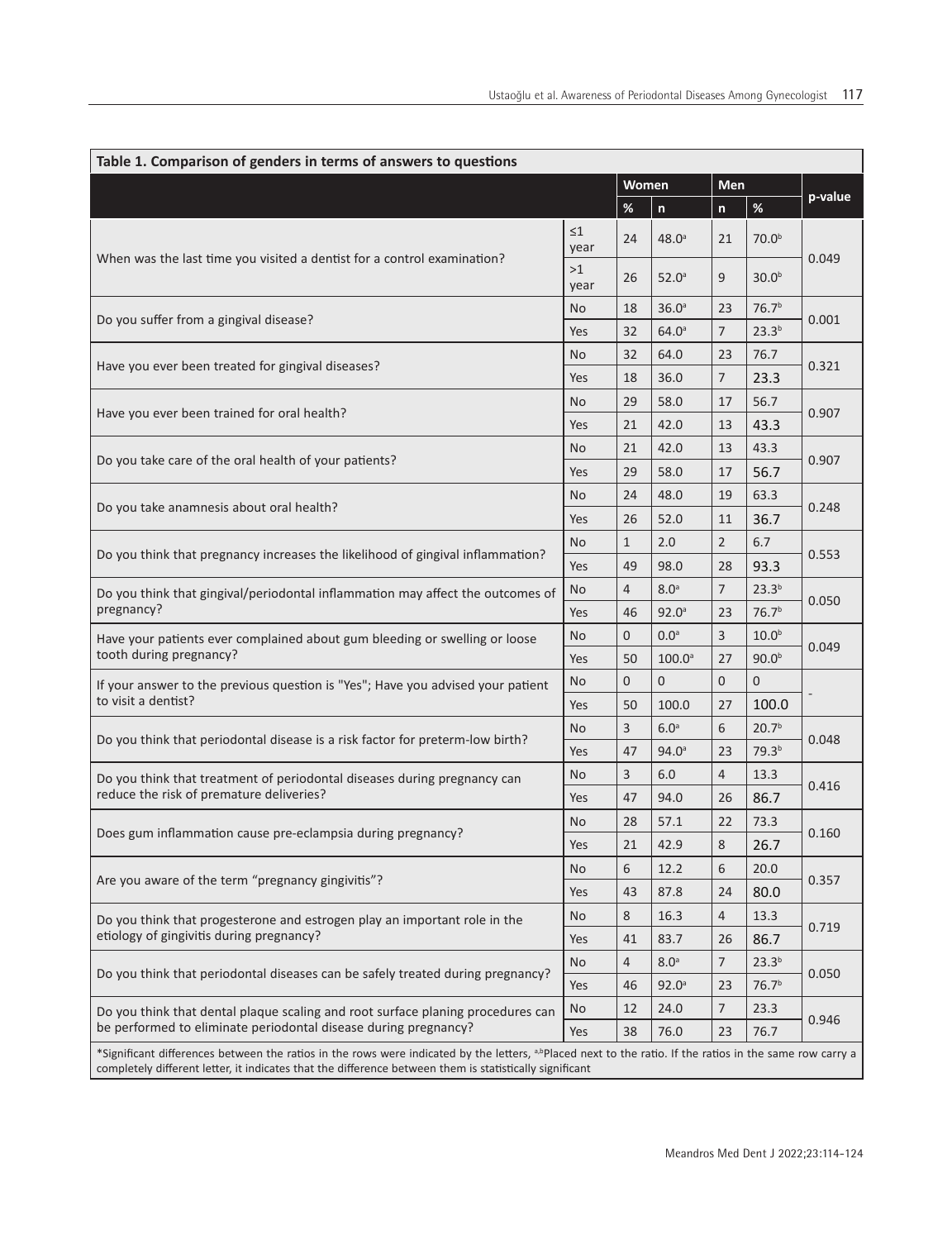| Table 2. Comparison of age groups in terms of answers to questions                                                                                                                                                                                                               |               |                |                   |                |                   |         |  |  |
|----------------------------------------------------------------------------------------------------------------------------------------------------------------------------------------------------------------------------------------------------------------------------------|---------------|----------------|-------------------|----------------|-------------------|---------|--|--|
|                                                                                                                                                                                                                                                                                  | Age           |                |                   |                |                   |         |  |  |
|                                                                                                                                                                                                                                                                                  | $≤45$ age     |                | $>45$ age         |                |                   | p-value |  |  |
|                                                                                                                                                                                                                                                                                  |               | $\mathsf{n}$   | %                 | n              | $\%$              |         |  |  |
| When was the last time you visited a dentist for a control examination?                                                                                                                                                                                                          | $\leq$ 1 year | 35             | 58.3              | 10             | 50.0              |         |  |  |
|                                                                                                                                                                                                                                                                                  | >1 year       | 25             | 41.7              | 10             | 50.0              | 0.606   |  |  |
| Do you suffer from a gingival disease?                                                                                                                                                                                                                                           | <b>No</b>     | 23             | 38.3a             | 18             | 90.0 <sup>b</sup> | 0.001   |  |  |
|                                                                                                                                                                                                                                                                                  | Yes           | 37             | 61.7 <sup>a</sup> | $\overline{2}$ | 10.0 <sup>b</sup> |         |  |  |
| Have you ever been treated for gingival diseases?                                                                                                                                                                                                                                | <b>No</b>     | 38             | 63.3              | 17             | 85.0              |         |  |  |
|                                                                                                                                                                                                                                                                                  | Yes           | 22             | 36.7              | 3              | 15.0              | 0.096   |  |  |
| Have you ever been trained for oral health?                                                                                                                                                                                                                                      | <b>No</b>     | 39             | 65.0 <sup>a</sup> | $\overline{7}$ | 35.0 <sup>b</sup> | 0.035   |  |  |
|                                                                                                                                                                                                                                                                                  | Yes           | 21             | 35.0 <sup>a</sup> | 13             | 65.0 <sup>b</sup> |         |  |  |
| Do you take care of the oral health of your patients?                                                                                                                                                                                                                            | <b>No</b>     | 31             | 51.7 <sup>a</sup> | $\overline{3}$ | 15.0 <sup>b</sup> | 0.004   |  |  |
|                                                                                                                                                                                                                                                                                  | Yes           | 29             | 48.3 <sup>a</sup> | 17             | 85.0 <sup>b</sup> |         |  |  |
|                                                                                                                                                                                                                                                                                  | <b>No</b>     | 35             | 58.3              | 8              | 40.0              | 0.198   |  |  |
| Do you take anamnesis about oral health?                                                                                                                                                                                                                                         | Yes           | 25             | 41.7              | 12             | 60.0              |         |  |  |
| Do you think that pregnancy increases the likelihood of gingival                                                                                                                                                                                                                 | <b>No</b>     | 3              | 5.0               | 0              | 0.0               | 0.569   |  |  |
| inflammation?                                                                                                                                                                                                                                                                    | Yes           | 57             | 95.0              | 20             | 100.0             |         |  |  |
| Do you think that gingival/periodontal inflammation may affect the<br>outcomes of pregnancy?                                                                                                                                                                                     | <b>No</b>     | 8              | 13.3              | $\overline{3}$ | 15.0              | 0.851   |  |  |
|                                                                                                                                                                                                                                                                                  | Yes           | 52             | 86.7              | 17             | 85.0              |         |  |  |
| Have your patients ever complained about gum bleeding or swelling or<br>loose tooth during pregnancy?                                                                                                                                                                            | <b>No</b>     | $\mathbf{1}$   | 1.7               | $\overline{2}$ | 10.0              | 0.153   |  |  |
|                                                                                                                                                                                                                                                                                  | Yes           | 59             | 98.3              | 18             | 90.0              |         |  |  |
| If your answer to the previous question is "Yes"; Have you advised your                                                                                                                                                                                                          | <b>No</b>     | $\overline{0}$ | $\mathbf{0}$      | $\overline{0}$ | $\mathbf{0}$      |         |  |  |
| patient to visit a dentist?                                                                                                                                                                                                                                                      | Yes           | 59             | 100.0             | 18             | 100.0             |         |  |  |
| Do you think that periodontal disease is a risk factor for preterm-low birth?                                                                                                                                                                                                    | <b>No</b>     | $\overline{7}$ | 11.9              | $\overline{2}$ | 10.0              | 0.821   |  |  |
|                                                                                                                                                                                                                                                                                  | Yes           | 52             | 88.1              | 18             | 90.0              |         |  |  |
| Do you think that treatment of periodontal diseases during pregnancy can                                                                                                                                                                                                         | <b>No</b>     | 5              | 8.3               | $\overline{2}$ | 10.0              | 0.819   |  |  |
| reduce the risk of premature deliveries?                                                                                                                                                                                                                                         | Yes           | 55             | 91.7              | 18             | 90.0              |         |  |  |
|                                                                                                                                                                                                                                                                                  | <b>No</b>     | 37             | 61.7              | 13             | 68.4              | 0.786   |  |  |
| Does gum inflammation cause pre-eclampsia during pregnancy?                                                                                                                                                                                                                      | Yes           | 23             | 38.3              | 6              | 31.6              |         |  |  |
|                                                                                                                                                                                                                                                                                  | No.           | 7              | 11.7              | 5              | 26.3              |         |  |  |
| Are you aware of the term "pregnancy gingivitis"?                                                                                                                                                                                                                                | Yes           | 53             | 88.3              | 14             | 73.7              | 0.148   |  |  |
| Do you think that progesterone and estrogen play an important role in the                                                                                                                                                                                                        | <b>No</b>     | 11             | 18.3              | $\mathbf 1$    | 5.3               |         |  |  |
| etiology of gingivitis during pregnancy?                                                                                                                                                                                                                                         | Yes           | 49             | 81.7              | 18             | 94.7              | 0.275   |  |  |
| Do you think that periodontal diseases can be safely treated during<br>pregnancy?                                                                                                                                                                                                | No            | 10             | 16.7              | $\mathbf{1}$   | 5.0               |         |  |  |
|                                                                                                                                                                                                                                                                                  | Yes           | 50             | 83.3              | 19             | 95.0              | 0.275   |  |  |
| Do you think that dental plaque scaling and root surface planing<br>procedures can be performed to eliminate periodontal disease during<br>pregnancy?                                                                                                                            | <b>No</b>     | 17             | 28.3              | $\overline{2}$ | 10.0              |         |  |  |
|                                                                                                                                                                                                                                                                                  | Yes           | 43             | 71.7              | 18             | 90.0              | 0.132   |  |  |
| *Significant differences between the ratios in the rows were indicated by the letters, <sup>a,b</sup> Placed next to the ratio. If the ratios in the same row carry a<br>completely different letter, it indicates that the difference between them is statistically significant |               |                |                   |                |                   |         |  |  |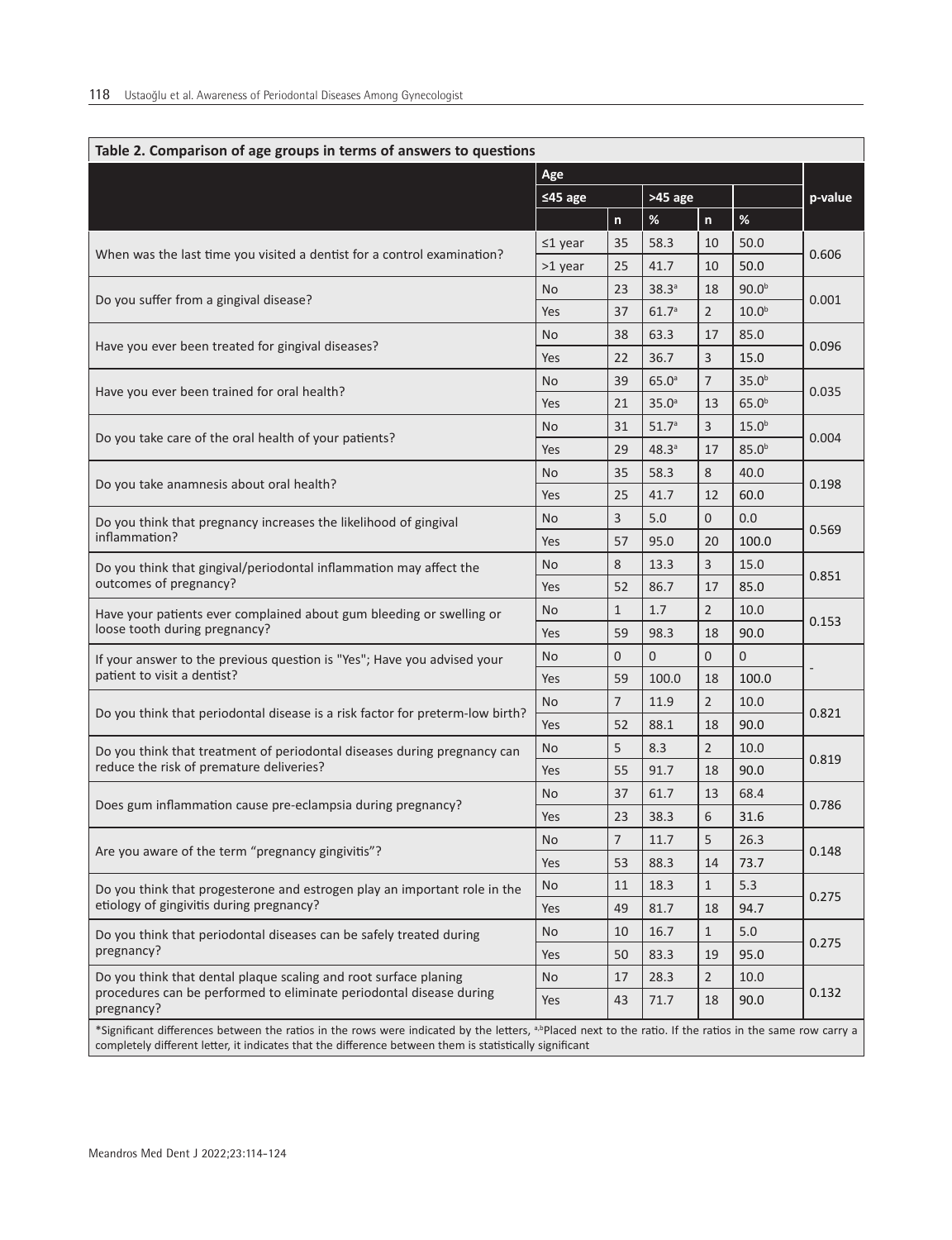| Table 3. Comparing the results of professional experience in terms of the response to the questions of obstetricians                                                  |           |                           |                   |                |                   |         |  |  |
|-----------------------------------------------------------------------------------------------------------------------------------------------------------------------|-----------|---------------------------|-------------------|----------------|-------------------|---------|--|--|
|                                                                                                                                                                       | Age       |                           |                   |                |                   |         |  |  |
|                                                                                                                                                                       |           | $> 10$ year<br>$≤10$ year |                   | $\mathsf{n}$   | $\%$              | p-value |  |  |
|                                                                                                                                                                       | $≤1$ year | $\mathsf{n}$<br>14        | $\%$<br>53.8      | 31             | 57.4              |         |  |  |
| When was the last time you visited a dentist for a control examination?                                                                                               |           | 12                        | 46.2              | 23             | 42.6              | 0.813   |  |  |
| Do you suffer from a gingival disease?<br>Have you ever been treated for gingival diseases?                                                                           | >1 year   | 9                         | 34.6 <sup>a</sup> | 32             | 59.3 <sup>b</sup> |         |  |  |
|                                                                                                                                                                       | No        |                           |                   |                | 40.7 <sup>b</sup> | 0.039   |  |  |
|                                                                                                                                                                       | Yes       | 17                        | $65.4^{\circ}$    | 22             |                   |         |  |  |
|                                                                                                                                                                       | No        | 12                        | 46.2 <sup>a</sup> | 43             | 79.6 <sup>b</sup> | 0.004   |  |  |
|                                                                                                                                                                       | Yes       | 14                        | 53.8 <sup>a</sup> | 11             | 20.4 <sup>b</sup> |         |  |  |
| Have you ever been trained for oral health?                                                                                                                           | No        | 16                        | 61.5              | 30             | 55.6              | 0.638   |  |  |
|                                                                                                                                                                       | Yes       | 10                        | 38.5              | 24             | 44.4              |         |  |  |
| Do you take care of the oral health of your patients?                                                                                                                 | No        | 13                        | 50.0              | 21             | 38.9              | 0.469   |  |  |
|                                                                                                                                                                       | Yes       | 13                        | 50.0              | 33             | 61.1              |         |  |  |
| Do you take anamnesis about oral health?                                                                                                                              | <b>No</b> | 11                        | 42.3              | 32             | 59.3              | 0.231   |  |  |
|                                                                                                                                                                       | Yes       | 15                        | 57.7              | 22             | 40.7              |         |  |  |
| Do you think that pregnancy increases the likelihood of gingival inflammation?                                                                                        | No        | $\overline{2}$            | 7.7               | $\mathbf{1}$   | 1.9               | 0.245   |  |  |
|                                                                                                                                                                       | Yes       | 24                        | 92.3              | 53             | 98.1              |         |  |  |
| Do you think that gingival/periodontal inflammation may affect the outcomes of<br>pregnancy?                                                                          | No        | $\mathbf{1}$              | 3.8 <sup>a</sup>  | 10             | $18.5^{b}$        | 0.050   |  |  |
|                                                                                                                                                                       | Yes       | 25                        | 96.2 <sup>a</sup> | 44             | $81.5^{b}$        |         |  |  |
| Have your patients ever complained about gum bleeding or swelling or loose<br>tooth during pregnancy?                                                                 | No        | 0                         | 0.0               | 3              | 5.6               | 0.547   |  |  |
|                                                                                                                                                                       | Yes       | 26                        | 100.0             | 51             | 94.4              |         |  |  |
| If your answer to the previous question is 'Yes'; Have you advised your patient to                                                                                    | No        | 0                         | $\overline{0}$    | $\overline{0}$ | $\overline{0}$    |         |  |  |
| visit a dentist?                                                                                                                                                      | Yes       | 26                        | 100.0             | 51             | 100.0             |         |  |  |
|                                                                                                                                                                       | <b>No</b> | $\overline{4}$            | 16.0              | 5              | 9.3               |         |  |  |
| Do you think that periodontal disease is a risk factor for preterm-low birth?                                                                                         | Yes       | 21                        | 84.0              | 49             | 90.7              | 0.453   |  |  |
| Do you think that treatment of periodontal diseases during pregnancy can                                                                                              | No        | $\overline{2}$            | 7.7               | 5              | 9.3               |         |  |  |
| reduce the risk of premature deliveries?                                                                                                                              | Yes       | 24                        | 92.3              | 49             | 90.7              | 0.816   |  |  |
| Does gum inflammation cause pre-eclampsia during pregnancy?                                                                                                           | No        | 14                        | 53.8              | 36             | 67.9              |         |  |  |
|                                                                                                                                                                       | Yes       | 12                        | 46.2              | 17             | 32.1              | 0.320   |  |  |
| Are you aware of the term "pregnancy gingivitis"?                                                                                                                     | No        | 6                         | 23.1              | 6              | 11.3              |         |  |  |
|                                                                                                                                                                       | Yes       | 20                        | 76.9              | 47             | 88.7              | 0.194   |  |  |
| Do you think that progesterone and estrogen play an important role in the<br>etiology of gingivitis during pregnancy?                                                 | No        | 4                         | 15.4              | 8              | 15.1              | 0.973   |  |  |
|                                                                                                                                                                       | Yes       | 22                        | 84.6              | 45             | 84.9              |         |  |  |
| Do you think that periodontal diseases can be safely treated during pregnancy?                                                                                        | No        | 6                         | 23.1              | 5              | 9.3               |         |  |  |
|                                                                                                                                                                       | Yes       | 20                        | 76.9              | 49             | 90.7              | 0.162   |  |  |
| Do you think that dental plaque scaling and root surface planning procedures can<br>be performed to eliminate periodontal disease during pregnancy?                   | No        | 9                         | 34.6              | 10             | 18.5              |         |  |  |
|                                                                                                                                                                       | Yes       | 17                        | 65.4              | 44             | 81.5              | 0.160   |  |  |
| *Significant differences between the ratios in the rows were indicated by the letters, <sup>a,b</sup> Placed next to the ratio. If the ratios in the same row carry a |           |                           |                   |                |                   |         |  |  |
| completely different letter, it indicates that the difference between them is statistically significant                                                               |           |                           |                   |                |                   |         |  |  |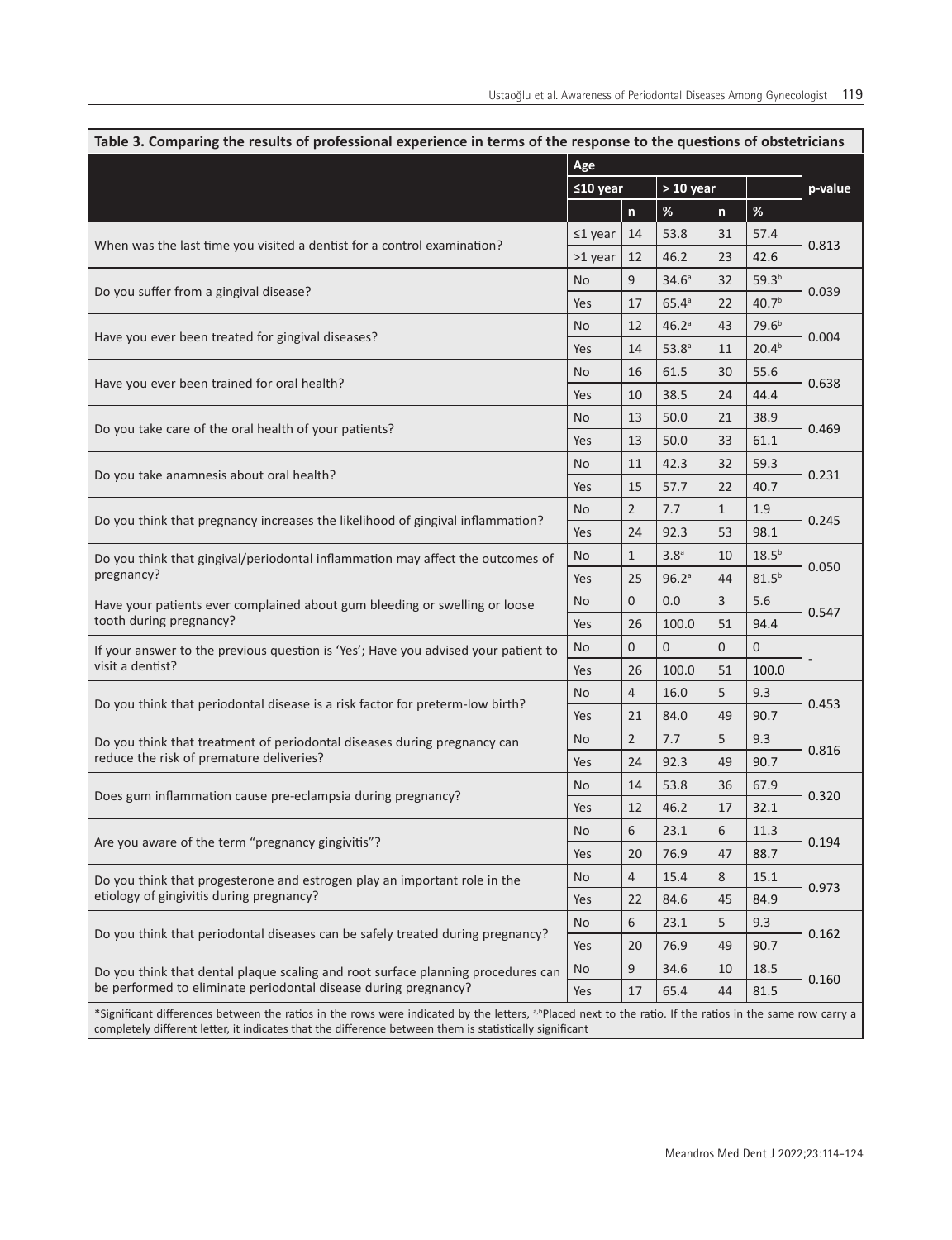patients" was found lower in participants working at public hospitals (p=0.001). Answering "yes" to the taking anamnesis about oral health was found higher in participants working at university hospital compared to those working at a public hospital (p=0.028). Answering "yes" to the question "Does gum inflammation cause pre-eclampsia during pregnancy?" found lower in participants working at private hospitals compared to those working either at public hospitals or university hospitals (p=0.036). The number of participants working either at private hospitals or university hospitals answering "yes" to the following questions was higher "Can PDs be safely treated during pregnancy?; Can dental plaque scaling and root surface planing procedures be performed to eliminate periodontal disease during pregnancy?" (Table 4).

Answering "yes" to the suffering from a gingival disease was found to be higher in specialists and academic personnel (p=0.006). Answering "yes" to the taking care of the oral health of your patients was observed to be the highest in the academic personnel group (p=0.003). Answering "yes" to the taking anamnesis about oral health was lowest in the specialists' group (p=0.003). Answering "yes" to the question, "Can dental plaque scaling and root surface planing procedures be performed to eliminate periodontal disease during pregnancy?" was found to be higher in academic personnel and director groups (p=0.007) (Table 5).

#### **Discussion**

A variety of studies have been conducted to evaluate the level of knowledge and behavioral patterns of obstetricians on the relationship between pregnancy and PD (17,18,20). Although the relationship between PDs and poor obstetric outcomes is known, the attitudes and knowledge on this subject are used in a limited manner in clinical medical practice. In our study, we found that among the participants, who have taken an anamnesis about the oral health of the patients were higher in academic personnel and >45 age, and who thought that dental procedures could be applied to eliminate periodontal disease during pregnancy were higher in academic personnel.

Fifty of the 80 participants in our study were female. Similar to our study, the proportion of females was between 40% and 60% in other studies (16,18). 75% of the participants in our study were in the ≤45 age, similar to the results of studies conducted in India and France (16,21).

When the experiences of the participants as specialists were categorized into 10-year intervals, it was observed that 32.5% of obstetricians had professional experience of 10 years or less. The study conducted in France reported that 39.5% of the participants had a professional experience of 10 years or less (16). The 48.75% of the participants reported that they had suffered from PD, however only 31.25% of them reported that they had received treatment. Cohen et al. (16) observed similar results to those of our study, reporting that 31.2% of obstetricians had a diagnosis of PD and 22.7% of them received treatment. As these findings demonstrated that treatment of PD could be neglected even in highly educated obstetricians, activities to raise awareness, and increase the level of knowledge should target all subgroups in the society.

According to our data, 57.5% of the participants reported that they did not receive any training on oral health. In this series, 53.75% of the participants reported that they did not take oral health history from their patients. Furthermore, 42.5% of the participants reported that they did not take care of the oral health of their patients. Other studies conducted in various countries reported lower rates as 26.3% in France and 49% in the United States (16,22). On the other hand, 96.25% of the participants in our study reported that pregnancy aggravated gingival inflammation, and 86.25% of them reported that PDs influenced pregnancy outcomes. Similar rates of impingement on pregnancy outcomes were reported by obstetricians from France and the United States as 84% and 74.7%, respectively (16,22). Despite the lower rates of participants receiving training on oral care and the lower rates of their taking care of oral health of their patients, their levels of knowledge were higher. This can be explained by the fact that theoretical knowledge has not been applied to clinical practice. Moreover, the percentage of obstetricians aged 45 years and over was higher in regards to being interested in the oral health of patients and in regards to taking anamnesis on oral health. A study in the literature reported that this situation might be related to a better level of knowledge and experience of obstetricians in the 45-50 years age group (17).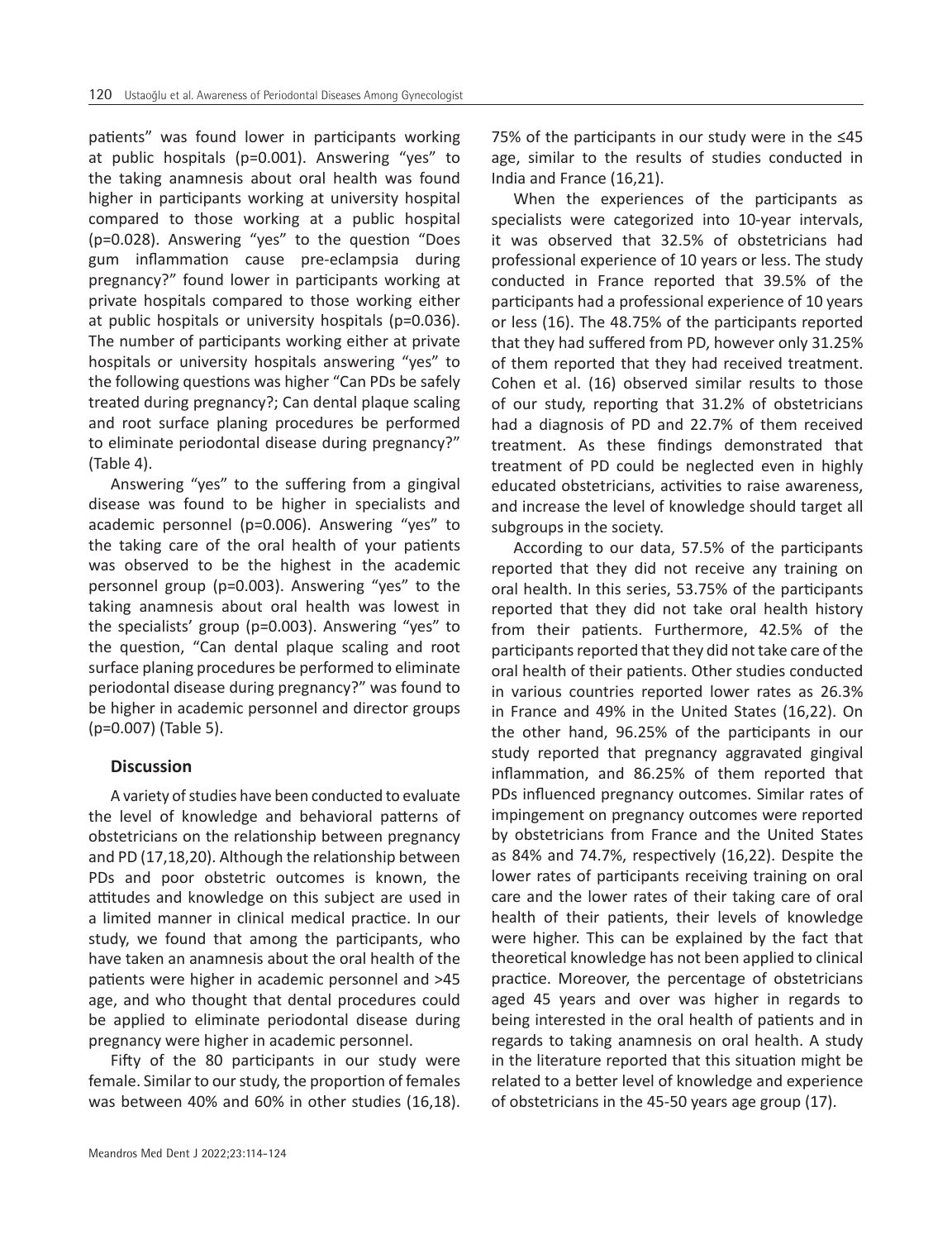| Table 4. Comparison of the results collected from participants working in different types of institutions                                                                                                                                                                        |                  |                           |                   |                               |                   |                     |                    |         |
|----------------------------------------------------------------------------------------------------------------------------------------------------------------------------------------------------------------------------------------------------------------------------------|------------------|---------------------------|-------------------|-------------------------------|-------------------|---------------------|--------------------|---------|
|                                                                                                                                                                                                                                                                                  |                  | <b>Public</b><br>hospital |                   | <b>University</b><br>hospital |                   | Private<br>hospital |                    | p-value |
|                                                                                                                                                                                                                                                                                  |                  | $\mathsf{n}$              | $\%$              | n                             | $\%$              | $\mathsf{n}$        | $\%$               |         |
| When was the last time you visited a dentist for a control<br>examination?                                                                                                                                                                                                       | $\leq 1$<br>year | 9                         | 42.9 <sup>a</sup> | 14                            | 45.2 <sup>a</sup> | 22                  | 78.6 <sup>b</sup>  | 0.011   |
|                                                                                                                                                                                                                                                                                  | >1<br>year       | 12                        | 57.1 <sup>a</sup> | 17                            | 54.8 <sup>a</sup> | 6                   | $21.4^{b}$         |         |
| Do you suffer from a gingival disease?                                                                                                                                                                                                                                           | <b>No</b>        | 15                        | 71.4 <sup>a</sup> | 10                            | 32.3 <sup>b</sup> | 16                  | $57.1^{ab}$        | 0.016   |
|                                                                                                                                                                                                                                                                                  | Yes              | 6                         | 28.6 <sup>a</sup> | 21                            | 67.7 <sup>b</sup> | 12                  | 42.9 <sup>ab</sup> |         |
| Have you ever been treated for gingival diseases?                                                                                                                                                                                                                                | No               | 16                        | 76.2              | 18                            | 58.1              | 21                  | 75.0               | 0.288   |
|                                                                                                                                                                                                                                                                                  | Yes              | 5                         | 23.8              | 13                            | 41.9              | 7                   | 25.0               |         |
|                                                                                                                                                                                                                                                                                  | No               | 13                        | 61.9              | 18                            | 58.1              | 15                  | 53.6               |         |
| Have you ever been trained for oral health?                                                                                                                                                                                                                                      | Yes              | 8                         | 38.1              | 13                            | 41.9              | 13                  | 46.4               | 0.877   |
|                                                                                                                                                                                                                                                                                  | No               | 17                        | 81.0 <sup>a</sup> | $7^{\circ}$                   | 22.6 <sup>b</sup> | 10                  | 35.7 <sup>b</sup>  |         |
| Do you take care of the oral health of your patients?                                                                                                                                                                                                                            | Yes              | 4                         | 19.0 <sup>a</sup> | 24                            | 77.4 <sup>b</sup> | 18                  | 64.3 <sup>b</sup>  | 0.001   |
|                                                                                                                                                                                                                                                                                  | No               | 15                        | 71.4 <sup>a</sup> | 11                            | 35.5 <sup>b</sup> | 17                  | $60.7^{ab}$        |         |
| Do you take anamnesis about oral health?                                                                                                                                                                                                                                         | Yes              | 6                         | 28.6 <sup>a</sup> | 20                            | $64.5^{b}$        | 11                  | 39.3 <sup>ab</sup> | 0.028   |
| Do you think that pregnancy increases the likelihood of gingival<br>inflammation?                                                                                                                                                                                                | No               | $\mathbf{0}$              | 0.0               | 3                             | 9.7               | $\overline{0}$      | 0.0                | 0.113   |
|                                                                                                                                                                                                                                                                                  | Yes              | 21                        | 100.0             | 28                            | 90.3              | 28                  | 100.0              |         |
| Do you think that gingival/periodontal inflammation may affect<br>the outcomes of pregnancy?                                                                                                                                                                                     | No               | 5                         | 23.8              | $\overline{4}$                | 12.9              | $\overline{2}$      | 7.1                | 0.248   |
|                                                                                                                                                                                                                                                                                  | Yes              | 16                        | 76.2              | 27                            | 87.1              | 26                  | 92.9               |         |
| Have your patients ever complained about gum bleeding or<br>swelling or loose tooth during pregnancy?                                                                                                                                                                            | No               | $\mathbf{1}$              | 4.8               | $\overline{2}$                | 6.5               | $\mathbf{0}$        | 0.0                | 0.472   |
|                                                                                                                                                                                                                                                                                  | Yes              | 20                        | 95.2              | 29                            | 93.5              | 28                  | 100.0              |         |
| If your answer to the previous question is "Yes"; Have you                                                                                                                                                                                                                       | <b>No</b>        | $\overline{0}$            | $\mathbf{0}$      | $\mathbf{0}$                  | $\overline{0}$    | $\mathbf{0}$        | $\overline{0}$     |         |
| advised your patient to visit the dentist?                                                                                                                                                                                                                                       | Yes              | 20                        | 100.0             | 29                            | 100.0             | 28                  | 100.0              |         |
| Do you think that periodontal disease is a risk factor for                                                                                                                                                                                                                       | No               | 3                         | 15.0              | $\overline{4}$                | 12.9              | $\overline{2}$      | 7.1                |         |
| preterm-low birth?                                                                                                                                                                                                                                                               | Yes              | 17                        | 85.0              | 27                            | 87.1              | 26                  | 92.9               | 0.740   |
| Do you think that treatment of periodontal diseases during                                                                                                                                                                                                                       | <b>No</b>        | $\overline{2}$            | 9.5               | $\overline{3}$                | 9.7               | $\overline{2}$      | 7.1                |         |
| pregnancy can reduce the risk of premature deliveries?                                                                                                                                                                                                                           | Yes              | 19                        | 90.5              | 28                            | 90.3              | 26                  | 92.9               | 0.933   |
| Does gum inflammation cause pre-eclampsia during pregnancy?                                                                                                                                                                                                                      | No               | 11                        | $55.0^\circ$      | 16                            | 51.6 <sup>a</sup> | 23                  | $82.1^{\rm b}$     | 0.036   |
|                                                                                                                                                                                                                                                                                  | Yes              | $\overline{9}$            | 45.0 <sup>a</sup> | 15                            | $48.4^a$          | 5                   | 17.9 <sup>b</sup>  |         |
| Are you aware of the term "pregnancy gingivitis"?                                                                                                                                                                                                                                | No               | 3                         | 15.0              | $\overline{4}$                | 12.9              | $\sqrt{5}$          | 17.9               | 0.923   |
|                                                                                                                                                                                                                                                                                  | Yes              | 17                        | 85.0              | 27                            | 87.1              | 23                  | 82.1               |         |
| Do you think that progesterone and estrogen play an important<br>role in the etiology of gingivitis during pregnancy?                                                                                                                                                            | No               | 3                         | 15.0              | $\overline{4}$                | 12.9              | 5                   | 17.9               | 0.923   |
|                                                                                                                                                                                                                                                                                  | Yes              | 17                        | 85.0              | 27                            | 87.1              | 23                  | 82.1               |         |
| Do you think that periodontal diseases can be safely treated<br>during pregnancy?                                                                                                                                                                                                | No               | 8                         | $38.1^a$          | 3                             | 9.7 <sup>b</sup>  | $\mathbf 0$         | 0.0 <sup>b</sup>   |         |
|                                                                                                                                                                                                                                                                                  | Yes              | 13                        | 61.9 <sup>a</sup> | 28                            | 90.3 <sup>b</sup> | 28                  | 100.0 <sup>b</sup> | 0.001   |
| Do you think that dental plaque scaling and root surface                                                                                                                                                                                                                         | <b>No</b>        | 9                         | 42.9 <sup>a</sup> | 5                             | 16.1 <sup>b</sup> | 5                   | 17.9 <sup>b</sup>  |         |
| planing procedures can be performed to eliminate periodontal<br>disease during pregnancy?                                                                                                                                                                                        | Yes              | 12                        | $57.1^a$          | 26                            | 83.9 <sup>b</sup> | 23                  | $82.1^{b}$         | 0.050   |
| *Significant differences between the ratios in the rows were indicated by the letters, <sup>a,bp</sup> laced next to the ratio. If the ratios in the same row carry a<br>completely different letter, it indicates that the difference between them is statistically significant |                  |                           |                   |                               |                   |                     |                    |         |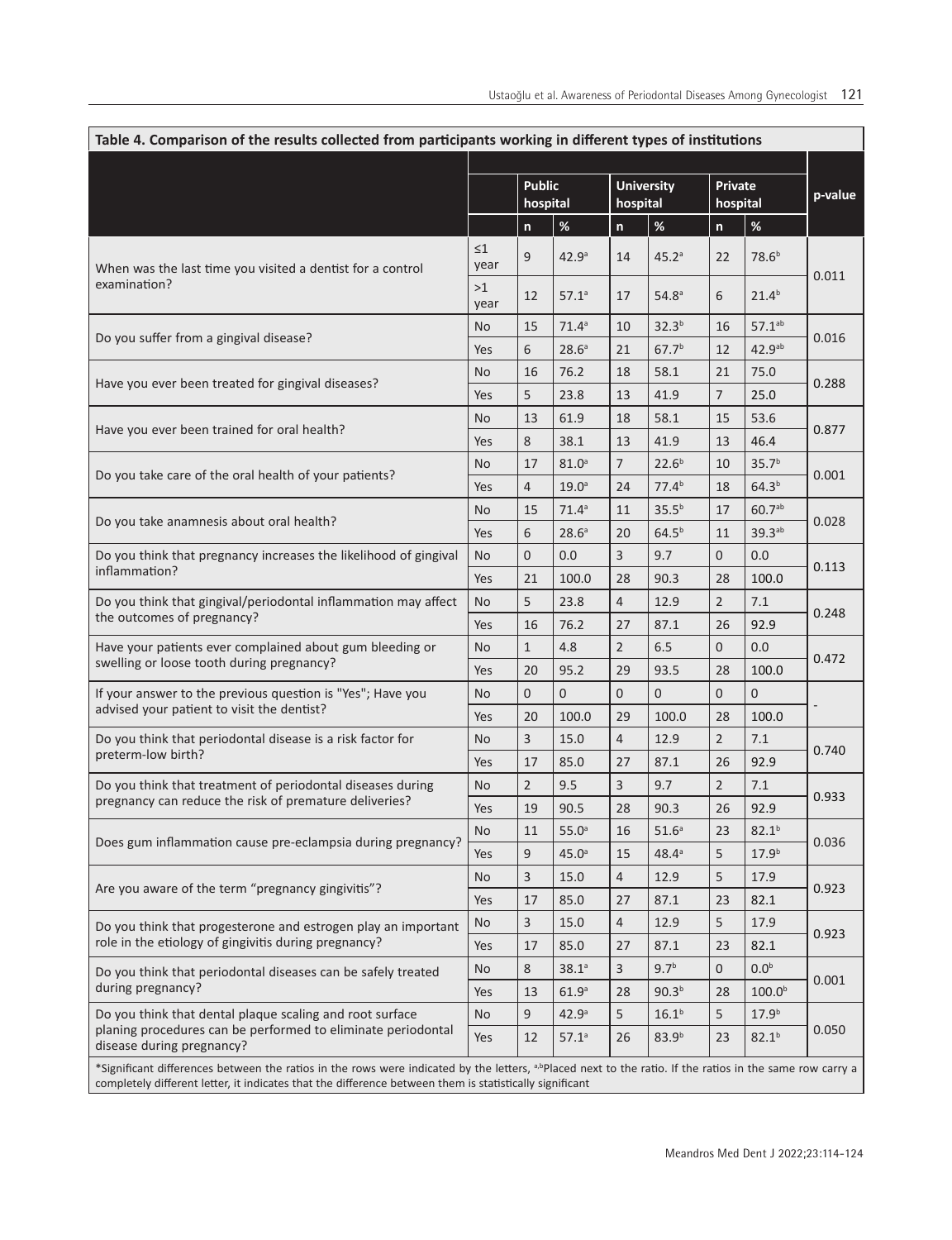| Table 5. Comparison of the answers to the questions according to academic position of the responders                                                                                                                                                                             | <b>Current position</b> |                              |                   |                 |                  |                   |                     |         |
|----------------------------------------------------------------------------------------------------------------------------------------------------------------------------------------------------------------------------------------------------------------------------------|-------------------------|------------------------------|-------------------|-----------------|------------------|-------------------|---------------------|---------|
|                                                                                                                                                                                                                                                                                  |                         | <b>Academic</b><br>personnel |                   | <b>Director</b> |                  | <b>Specialist</b> |                     | p-value |
|                                                                                                                                                                                                                                                                                  |                         | $\mathsf{n}$                 | $\%$              | $\mathsf{n}$    | $\%$             | n                 | $\%$                |         |
| When was the last time you visited a dentist for a control<br>examination?                                                                                                                                                                                                       | $\leq 1$ year           | 17                           | 51.5              | 1               | 20               | 27                | 64.3                |         |
|                                                                                                                                                                                                                                                                                  | >1 year                 | 16                           | 48.5              | 4               | 80               | 15                | 35.7                | 0.171   |
| Do you suffer from a gingival disease?                                                                                                                                                                                                                                           | No                      | 11                           | 33.3a             | 5               | 100 <sup>c</sup> | 25                | $59.5^{ab}$         | 0.006   |
|                                                                                                                                                                                                                                                                                  | Yes                     | 22                           | 66.7a             | $\overline{0}$  | 0 <sup>c</sup>   | 17                | $40.5a^{b}$         |         |
| Have you ever been treated for gingival diseases?                                                                                                                                                                                                                                | <b>No</b>               | 19                           | 57.6 <sup>a</sup> | 5               | 100 <sup>b</sup> | 31                | 73.8 <sup>ab</sup>  |         |
|                                                                                                                                                                                                                                                                                  | Yes                     | 14                           | $42.4^a$          | 0               | 0 <sup>b</sup>   | 11                | $26.2^{ab}$         | 0.104   |
|                                                                                                                                                                                                                                                                                  | <b>No</b>               | 17                           | 51.5              | $\overline{2}$  | 40               | 27                | 64.3                | 0.417   |
| Have you ever been trained for oral health?                                                                                                                                                                                                                                      | Yes                     | 16                           | 48.5              | 3               | 60               | 15                | 35.7                |         |
| Do you take care of the oral health of your patients?                                                                                                                                                                                                                            | <b>No</b>               | $\overline{7}$               | 21.2 <sup>a</sup> | $\overline{2}$  | 40 <sup>ab</sup> | 25                | $59.5^{b}$          | 0.003   |
|                                                                                                                                                                                                                                                                                  | Yes                     | 26                           | 78.8 <sup>a</sup> | 3               | 60 <sup>ab</sup> | 17                | 40.5 <sup>b</sup>   |         |
|                                                                                                                                                                                                                                                                                  | No                      | 11                           | 33.3a             | 2               | 40 <sup>ab</sup> | 30                | $71.4^{b}$          |         |
| Do you take anamnesis about oral health?                                                                                                                                                                                                                                         | Yes                     | 22                           | 66.7a             | 3               | 60 <sup>ab</sup> | 12                | 28.6 <sup>b</sup>   | 0.003   |
| Do you think that pregnancy increases the likelihood of gingival<br>inflammation?                                                                                                                                                                                                | No                      | 3                            | 9.1               | $\overline{0}$  | $\overline{0}$   | $\overline{0}$    | $\overline{0}$      |         |
|                                                                                                                                                                                                                                                                                  | Yes                     | 30                           | 90.9              | 5               | 100              | 42                | 100                 | 0.161   |
| Do you think that gingival/periodontal inflammation may affect<br>the outcomes of pregnancy?                                                                                                                                                                                     | No                      | $\overline{4}$               | 12.1              | $\overline{2}$  | 40               | 5                 | 11.9                | 0.253   |
|                                                                                                                                                                                                                                                                                  | Yes                     | 29                           | 87.9              | 3               | 60               | 37                | 88.1                |         |
| Have your patients ever complained about gum bleeding or<br>swelling or loose tooth during pregnancy?                                                                                                                                                                            | No                      | $\overline{2}$               | 6.1               | 0               | $\mathbf{0}$     | $\mathbf{1}$      | 2.4                 | 0.659   |
|                                                                                                                                                                                                                                                                                  | Yes                     | 31                           | 93.9              | 5               | 100              | 41                | 97.6                |         |
| If your answer to the previous question is "Yes"; Have you                                                                                                                                                                                                                       | No                      | $\overline{0}$               | 0                 | 0               | $\mathbf{0}$     | $\overline{0}$    | 0                   |         |
| advised your patient to visit the dentist?                                                                                                                                                                                                                                       | Yes                     | 31                           | 100               | 5               | 100              | 41                | 100                 |         |
| Do you think that periodontal disease is a risk factor for preterm-                                                                                                                                                                                                              | No                      | $\overline{4}$               | 12.1              | 0               | $\mathbf{0}$     | 5                 | 12.2                |         |
| low birth?                                                                                                                                                                                                                                                                       | Yes                     | 29                           | 87.9              | 5               | 100              | 36                | 87.8                | 0.709   |
| Do you think that treatment of periodontal diseases during                                                                                                                                                                                                                       | No                      | 3                            | 9.1               | $\overline{0}$  | $\mathbf{0}$     | $\overline{4}$    | 9.5                 | 0.773   |
| pregnancy can reduce the risk of premature deliveries?                                                                                                                                                                                                                           | Yes                     | 30                           | 90.9              | 5               | 100              | 38                | 90.5                |         |
|                                                                                                                                                                                                                                                                                  | <b>No</b>               | 20                           | 60.6              | $\overline{2}$  | 50               | 28                | 66.7                | 0.682   |
| Does gum inflammation cause pre-eclampsia during pregnancy?                                                                                                                                                                                                                      | Yes                     | 13                           | 39.4              | $\overline{2}$  | 50               | 14                | 33.3                |         |
|                                                                                                                                                                                                                                                                                  | No                      | 4                            | 12.1              | $\mathbf{1}$    | 25.0             | 7                 | 16.7                | 0.577   |
| Are you aware of the term "pregnancy gingivitis"?                                                                                                                                                                                                                                | Yes                     | 29                           | 87.9              | 3               | 75.0             | 35                | 83.3                |         |
| Do you think that progesterone and estrogen play an important<br>role in the etiology of gingivitis during pregnancy?                                                                                                                                                            | No                      | 6                            | 18.2              | 0               | $\mathbf{0}$     | 6                 | 14.3                | 0.876   |
|                                                                                                                                                                                                                                                                                  | Yes                     | 27                           | 81.8              | 4               | 100              | 36                | 85.7                |         |
| Do you think that periodontal diseases can be safely treated<br>during pregnancy?                                                                                                                                                                                                | No                      | 3                            | 9.1               | 0               | $\mathbf 0$      | 8                 | 19.0                | 0.424   |
|                                                                                                                                                                                                                                                                                  | Yes                     | 30                           | 90.9              | 5               | 100              | 34                | 81.0                |         |
| Do you think that dental plaque scaling and root surface planning<br>procedures can be performed to eliminate periodontal disease<br>during pregnancy?                                                                                                                           | <b>No</b>               | 3                            | 9.1 <sup>a</sup>  | $\overline{0}$  | $0^a$            | 16                | $38.1^{ab}$         |         |
|                                                                                                                                                                                                                                                                                  | Yes                     | 30                           | 90.9 <sup>a</sup> | 5               | 100 <sup>a</sup> | 26                | 61.9a <sub>ab</sub> | 0.007   |
| *Significant differences between the ratios in the rows were indicated by the letters, <sup>a,bp</sup> laced next to the ratio. If the ratios in the same row carry a<br>completely different letter, it indicates that the difference between them is statistically significant |                         |                              |                   |                 |                  |                   |                     |         |

# **Table 5. Comparison of the answers to the questions according to academic position of the responders**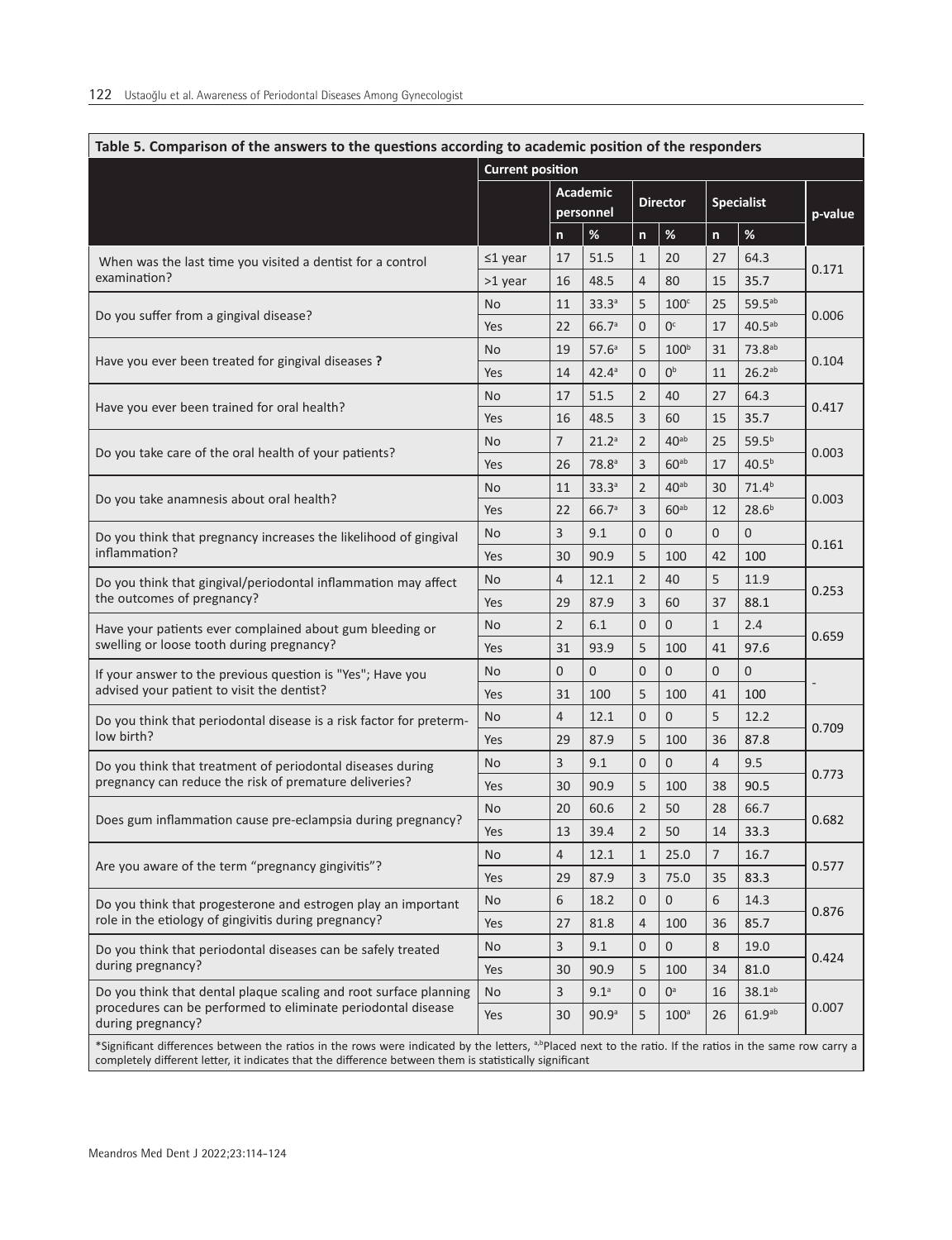The majority of participants considered PD as a risk factor for premature birth and low birth weight and thought that treatment of PD in pregnancy could reduce the risk of premature births, and 36.25% of them reported that gingival inflammation could lead to pre-eclampsia. In a study conducted by Shah et al. (17) 87.9% of study participants reported that PDs posed a risk for low birth. The majority of obstetricians was aware of the term pregnancy gingivitis and reported that progesterone and estrogen levels in pregnancy cause gingivitis. In the literature, as current information about the effects of pregnancy on gingival inflammation, some studies concluded that increased estrogen and progesterone levels in pregnancy change subgingival microbiota and immunologic physiological mediators in periodontal tissue (23,24).

86.25% of the participants thought that PD could be safely treated and 76.25% of them thought that dental plaque scaling and root planning were possible during pregnancy. This difference can be explained by the fact that obstetricians may not have an adequate level of knowledge about the treatment procedures of PD. Similar to our results, several investigators reported that 84.6-97.4% of the obstetricians considered that dental/gingival treatments were applicable during pregnancy (16,25).

#### **Conclusion**

This study revealed that updating the periodontal disease and pregnancy information, the institution where the participants work, and their professional experiences affect the awareness of the obstetricians on the dental health of their patients. We think that conducting joint workshops and establishment of health care units enabling the active collaboration of periodontologists and obstetricians will provide benefits in monitoring oral health of pregnant women in terms of improving the dental approach and referral rates of obstetricians. Furthermore, questioning and referring pregnant women for the signs and symptoms of PD during routine pregnancy monitoring will reduce the risk of premature births and delivery of low birth weight infants, as well as decreasing the rates of perinatal mortality and morbidity, which will contribute to the national economy.

## **Ethics**

**Ethics Committee Approval:** The present cohort study was designed as a survey and was approved by the Clinical Research Ethics Committee of Bolu Abant İzzet Baysal University (decision no: 2018-71, date: 12.04.2018).

**Informed Consent:** One-to-one interviews were made with obstetricians in the National Obstetrics and Gynecology Congress and their e-mail addresses were obtained after their consent.

**Peer-review:** Externally peer-reviewed.

#### **Authorship Contributions**

Surgical and Medical Practices: G.U., Ü.M.U., T.P., H.A., Concept: G.U., Ü.M.U., T.P., H.A., Design: G.U., Ü.M.U., T.P., H.A., Data Collection or Processing: G.U., Ü.M.U., T.P., H.A., Analysis or Interpretation: G.U., Ü.M.U., T.P., H.A., Literature Search: G.U., Ü.M.U., T.P., H.A., Writing: G.U., Ü.M.U., T.P., H.A.

**Conflict of Interest:** No conflict of interest was declared by the authors.

**Financial Disclosure:** The authors declared that this study received no financial support.

#### **References**

- 1. Pihlstrom BL, Michalowicz BS, Johnson NW. Periodontal diseases. Lancet 2005; 366: 1809-20.
- 2. Carrizales-Sepúlveda EF, Ordaz-Farías A, Vera-Pineda R, Flores-Ramírez R. Periodontal Disease, Systemic Inflammation and the Risk of Cardiovascular Disease. Heart Lung Circ 2018; 27: 1327-34.
- 3. Puertas A, Magan-Fernandez A, Blanc V, Revelles L, O'Valle F, Pozo E, et al. Association of periodontitis with preterm birth and low birth weight: a comprehensive review. J Matern Fetal Neonatal Med 2018; 31: 597-602.
- 4. Igari K, Kudo T, Toyofuku T, Inoue Y, Iwai T. Association between periodontitis and the development of systemic diseases. Oral Biology and Dentistry 2014; 2: 4.
- 5. Armitage GC. Bi-directional relationship between pregnancy and periodontal disease. Periodontol 2000 2013; 61: 160-76.
- 6. Figuero E, Carrillo-de-Albornoz A, Martín C, Tobías A, Herrera D. Effect of pregnancy on gingival inflammation in systemically healthy women: a systematic review. J Clin Periodontol 2013; 40: 457-73.
- 7. Jarjoura K, Devine PC, Perez-Delboy A, Herrera-Abreu M, D'Alton M, Papapanou PN. Markers of periodontal infection and preterm birth. Am J Obstet Gynecol 2005; 192: 513-9.
- 8. Toygar HU, Seydaoglu G, Kurklu S, Guzeldemir E, Arpak N. Periodontal health and adverse pregnancy outcome in 3,576 Turkish women. J Periodontol 2007; 78: 2081-94.
- 9. Agueda A, Ramón JM, Manau C, Guerrero A, Echeverría JJ. Periodontal disease as a risk factor for adverse pregnancy outcomes: a prospective cohort study. J Clin Periodontol 2008; 35: 16-22.
- 10. Wiener RC, Wiener-Pla R. Literacy, pregnancy and potential oral health changes: the Internet and readability levels. Matern Child Health J 2014; 18: 657-62.